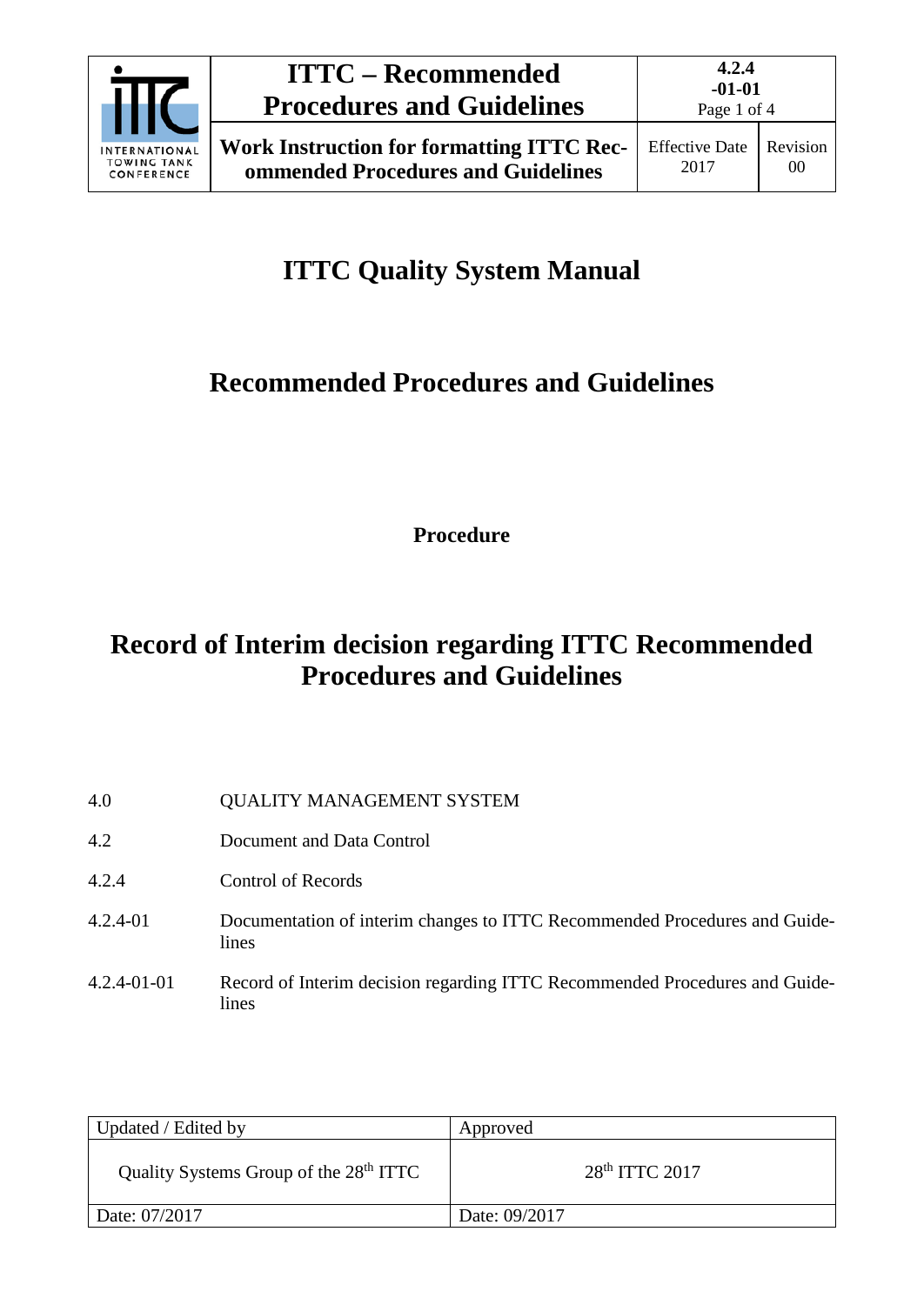| <b>INTERNATIONAL</b><br><b>TOWING TANK</b><br>CONFERENCE | <b>ITTC – Recommended</b><br><b>Procedures and Guidelines</b>                          | 4.2.4<br>$-01-01$<br>Page 2 of 4 |                                   |
|----------------------------------------------------------|----------------------------------------------------------------------------------------|----------------------------------|-----------------------------------|
|                                                          | <b>Work Instruction for formatting ITTC Rec-</b><br>ommended Procedures and Guidelines | <b>Effective Date</b><br>2017    | <b>Revision</b><br>0 <sup>0</sup> |

## **Table of Contents**

- **1. PURPOSE [............................................3](#page-2-0)**
- **2. EDITOR [...............................................3](#page-2-1)**
- **3. [CONTENTS.........................................3](#page-2-2)**
- **4. [PUBLISHING......................................3](#page-2-3)**
- **5. [ISSUED CIRCULAR LETTERS.......4](#page-3-0)**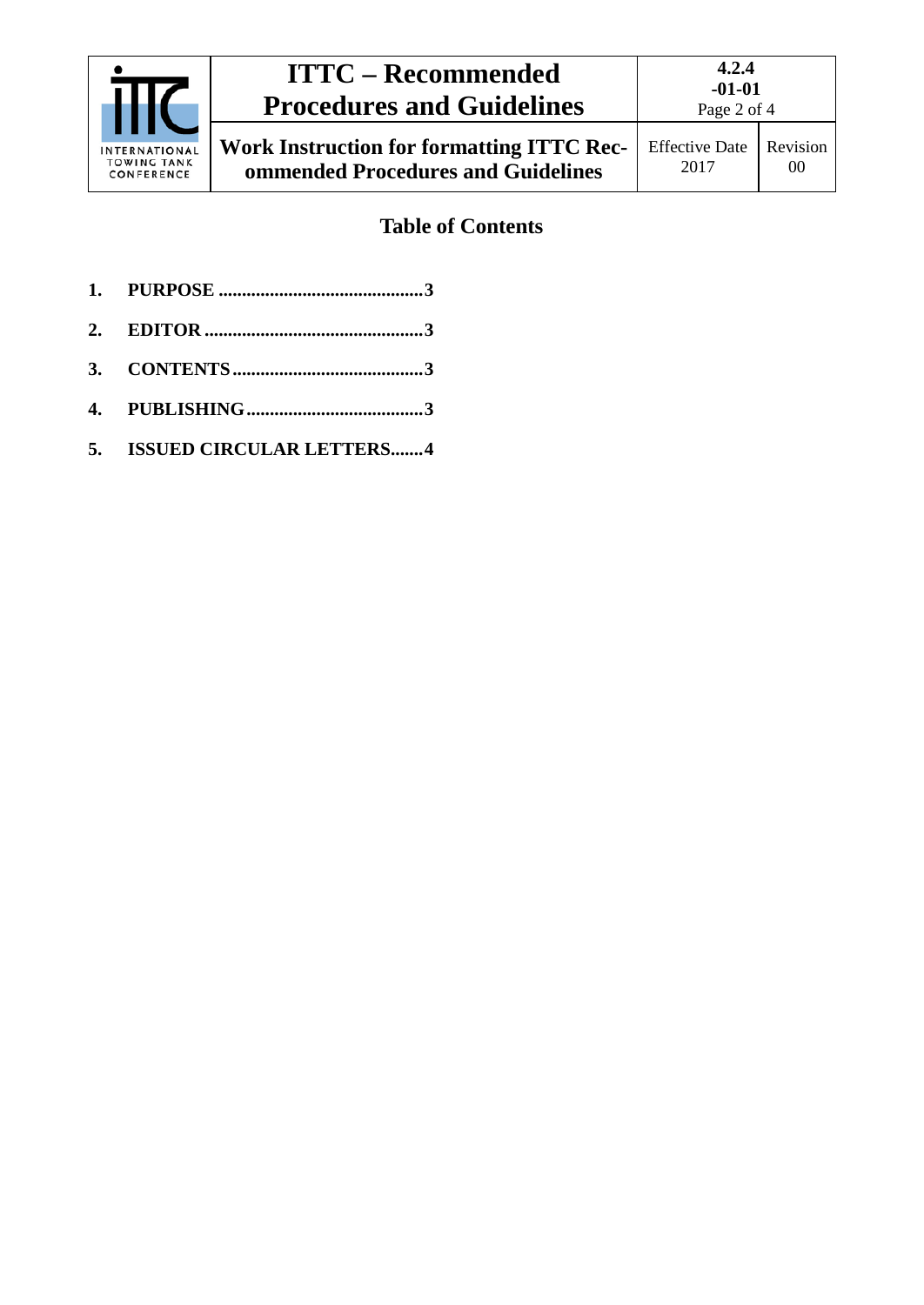

## **ITTC – Recommended Procedures and Guidelines**

Effective Date 2017 Revision 00

### **Record of Interim decision regarding ITTC Recommended Procedures and Guidelines**

### <span id="page-2-0"></span>**1. PURPOSE**

In case some urgent matter requires interim decisions in the period between two Conferences, a Circular Letter is issued by the ITTC Executive Committee.

This document contains the ITTC Official record of the issued Circular Letters.

#### <span id="page-2-1"></span>**2. EDITOR**

A Circular Letter can be published on the recommendation of the Advisory Council or any member organisation of ITTC, upon the decision of the Executive Committee.

#### <span id="page-2-2"></span>**3. CONTENTS**

A Circular Letter addresses any legal or technical issue of important interest to all ITTC member organisations and which might ask for an action of the concerned members. A Circular Letter shall be formulated in a way that attracts the attention of the readers.

#### <span id="page-2-3"></span>**4. PUBLISHING**

Circular Letters shall be distributed directly by e-mail to all ITTC member organisations and shall be published on the ITTC website under the heading "News", subheading "Circular Letters".

When possible, the contents of a Circular Letter shall be incorporated in the next updating of the relevant ITTC Recommended Procedure.